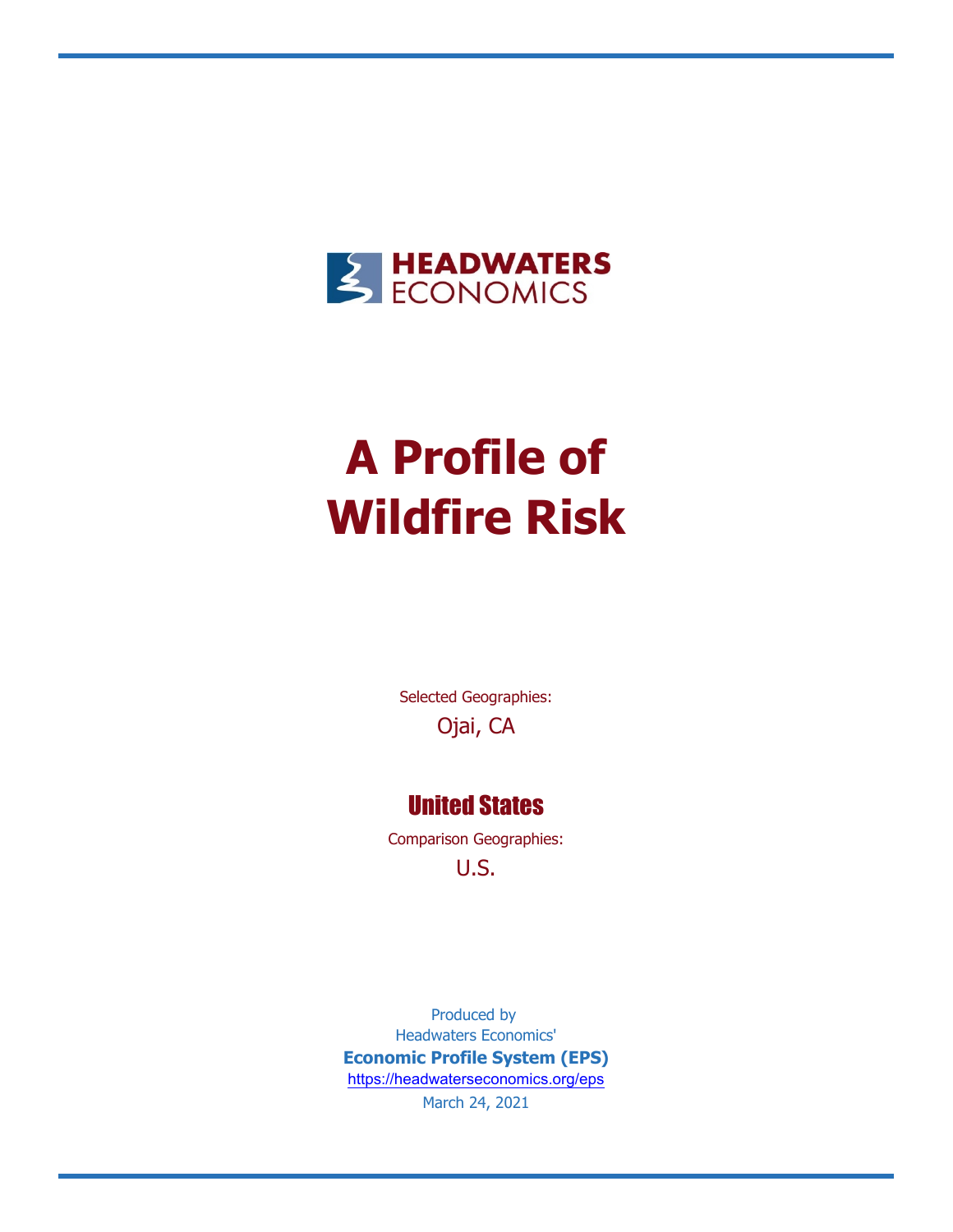## **Wildfire Risk Ojai, CA**

## **About this report**

This report presents data about wildfire risk, socioeconomic vulnerability, and land use to help communities understand their relative wildfire risk profile. It was created through a partnership between Headwaters Economics and the U.S. Forest Service through the Community Planning Assistance for Wildfire program using data from Wildfire Risk to Communities.





#### [https://cpaw.headwaterseconomics.org](https://cpaw.headwaterseconomics.org/) [https://wildfirerisk.org](https://wildfirerisk.org/) https://wildfirerisk.org

**Wildfire Risk to Communities** is a free, easy-to-use website with interactive maps, charts, and data to help communities in the United States understand, explore, and reduce wildfire risk. Wildfire Risk to Communities is a project of the USDA Forest Service, under the direction of Congress, in partnership with Rocky Mountain Research Station's Missoula Fire Sciences Laboratory, Pyrologix, and Headwaters Economics.

**Community Planning Assistance for Wildfire** (CPAW) works with communities to reduce wildfire risks through improved land use planning. CPAW provides communities with technical land use planning recommendations, hazard assessments, custom research, and training.

### **Project partners**



#### [https://headwaterseconomics.org](https://headwaterseconomics.org/) <https://www.fs.usda.gov/>

**Headwaters Economics** is an independent, nonprofit research group. Its mission is to improve community development and land management decisions.

Headwaters Economics provides original and effective research to help people and organizations develop solutions to some of the most urgent and important issues that communities face.



**The Forest Service**, an agency of the U.S. Department of Agriculture, administers national forests and grasslands encompassing 193 million acres.

The Forest Service's mission is to sustain the health, diversity, and productivity of the nation's forests and grasslands to meet the needs of present and future generations.

See https://headwaterseconomics.org/eps for more information about the capabilities of EPS. For technical questions, contact Patty Hernandez at eps@headwaterseconomics.org or telephone 406-599-7425.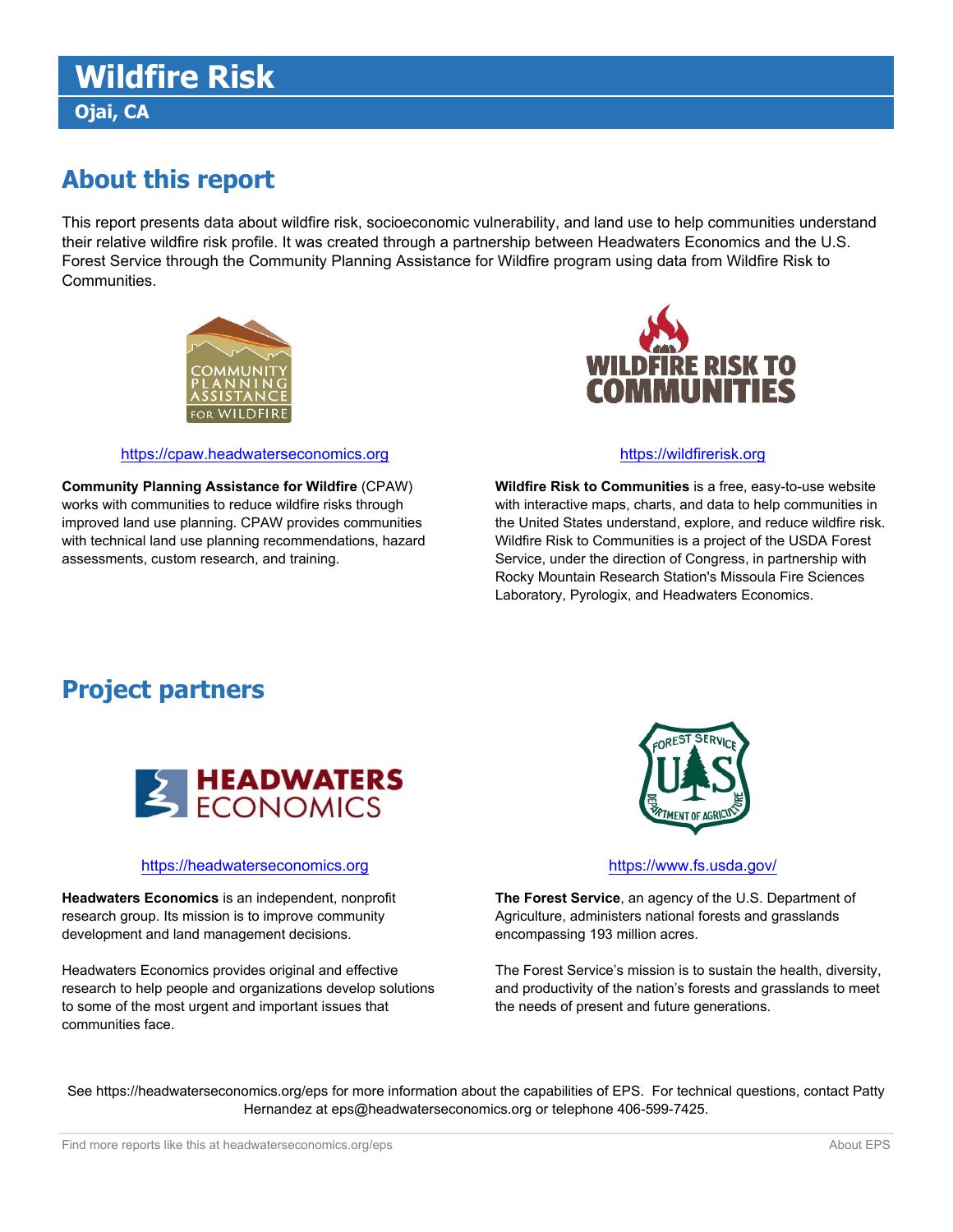### **Table of Contents**

| <b>Wildfire Risk and Exposure</b>         |    |
|-------------------------------------------|----|
| <b>Relative Wildfire Risk</b>             | 4  |
| <b>Wildfire Exposure</b>                  | 6  |
| <b>Wildfire Susceptibility</b>            |    |
| <b>Population Change</b>                  | 8  |
| <b>Potentially Vulnerable Populations</b> | 10 |
| <b>Housing Characteristics</b>            | 12 |
| Data Sources & Methods                    | 14 |
| Endnotes                                  | 16 |

#### **Note to Users:**

This is one of 14 reports that can be created and downloaded from EPS. Topics include land use, demographics, specific industry sectors, the role of non-labor income, the wildland-urban interface, the role of amenities in economic development, and payments to county governments from federal lands. The EPS reports are downloadable as Excel or PDF documents. See https://headwaterseconomics.org/eps.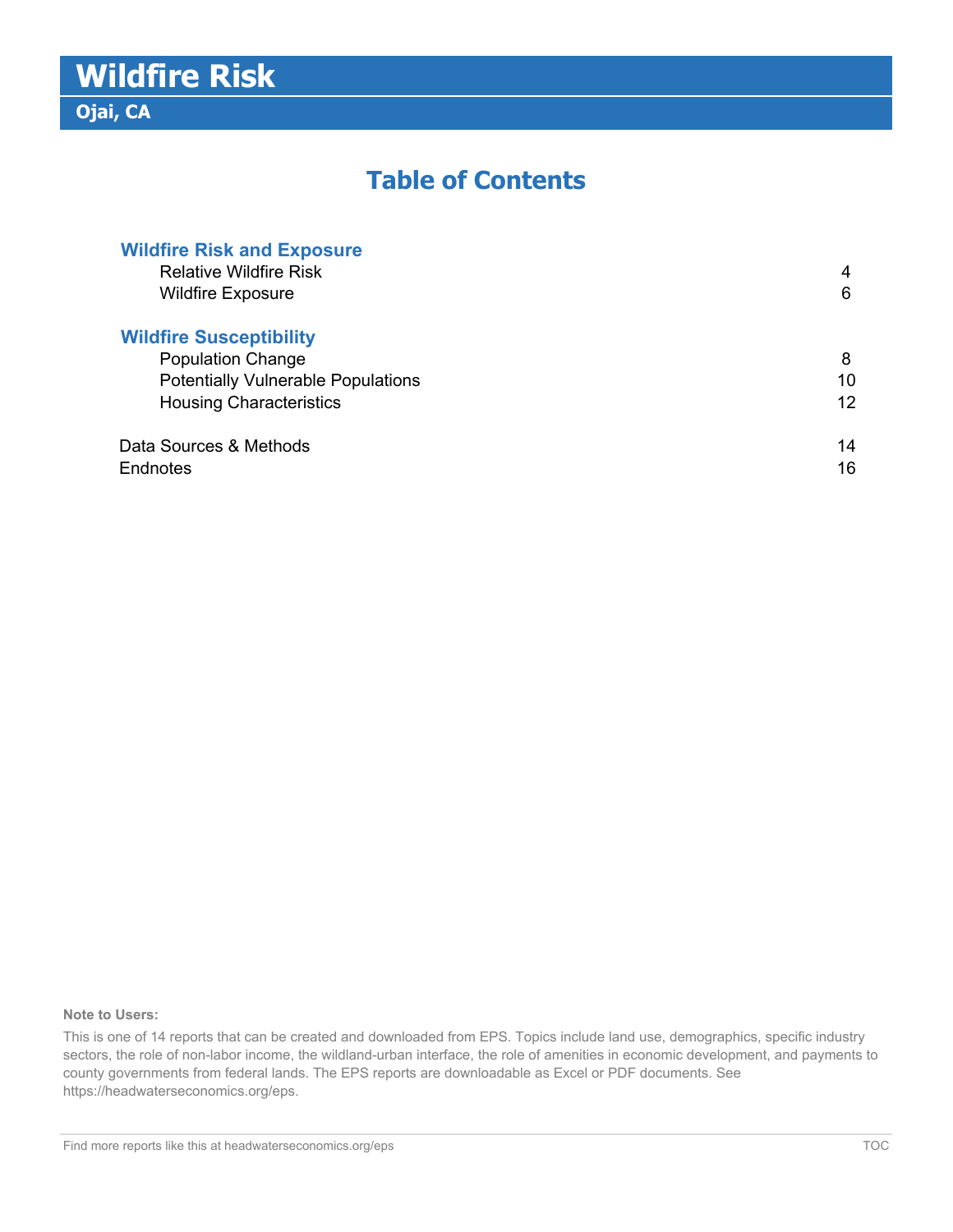**Ojai, CA**

## **Relative Wildfire Risk**

|                                   | Ojai, CA |
|-----------------------------------|----------|
| <b>Statewide Percentile Rank</b>  |          |
| Risk to Homes                     | 89       |
| Wildfire Likelihood               | 90       |
| <b>Nationwide Percentile Rank</b> |          |
| Risk to Homes                     | 98       |
| Wildfire Likelihood               | 99       |

- **•** Populated areas in Ojai, CA have, on average, greater risk than 89% of communities in the state.
- **•** Populated areas in Ojai, CA have, on average, greater wildfire likelihood than 90% of communities in the state.

### **Relative Risk (0-100) Wthin State**



### **•** Populated areas in Ojai, CA have, on average, greater risk than 98% of

**•** Populated areas in Ojai, CA have, on average, greater wildfire likelihood than 99% of communities in the nation.

communities in the nation.



**Relative Risk (0-100) Within Nation**

Data Sources: USDA Forest Service, Wildfire Risk to Communities. 2020. Washington, D.C., wildfirerisk.org.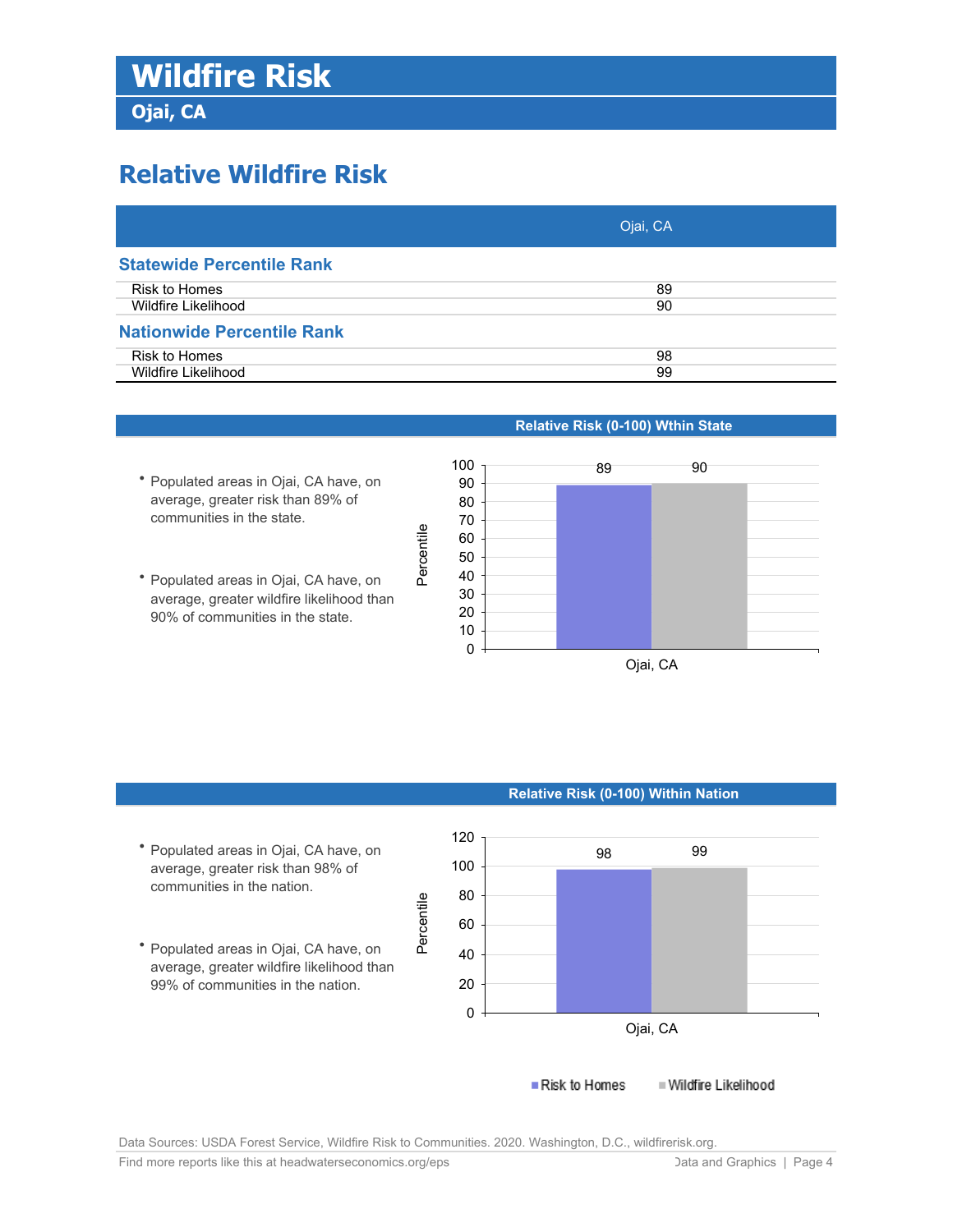**Ojai, CA**

## **Relative Wildfire Risk**

### **What do we measure on this page?**

**Risk to Homes** integrates wildfire likelihood (the probability of wildfire occurring) and wildfire intensity (the energy released by a wildfire) with expected consequences to homes if a fire occurs.

**Wildfire Likelihood** is the annual probability of a wildfire occurring in a specific location. At the community level, wildfire likelihood is averaged where housing units occur.

Both measures—Risk to Homes and Wildfire Likelihood—are shown as a percentile (or rank). If the place you selected is a community or county, the percentile is relative to all other communities or counties in the state (statewide rank) and the nation (nationwide rank). If the place you selected is a state, the percentile is relative to all other states in the nation.

### **Why is it important?**

The Risk to Homes data pose the hypothetical question: "What would be the relative risk to a house if one existed here?" It asks that question whether a home actually exists at that location or not. This allows us to compare the wildfire risk in places where homes already exist to places where new construction may be proposed.

The Risk to Homes data integrate wildfire likelihood and wildfire intensity from simulation modeling. These two risk components represent wildfire hazard. To translate this into terms specific to the effect of fire on homes, this report uses a generalized concept of susceptibility for all homes as derived from *Wildfire Risk to Communities*. 1 In other words, it is assumed all homes that encounter wildfire will be damaged, and the degree of damage is directly related to wildfire intensity. The report does not account for homes that may have been mitigated.

In reality, an individual home's ability to survive wildfire is driven primarily by local conditions (known as the "home ignition zone"), including the construction materials and the vegetation in the immediate area. The only way to truly assess home susceptibility is through individual home assessments. Communities can reduce their risk to homes by reducing wildfire likelihood, wildfire intensity, exposure, and susceptibility. For example, fuel treatments may reduce wildfire likelihood or intensity, exposure may be reduced through land use planning tools, and susceptibility may be reduced by mitigating the home ignition zone, home hardening, and land use planning tools.

Wildfire Likelihood is based on fire behavior modeling across thousands of simulations of possible fire seasons. In each simulation, factors contributing to the probability of a fire occurring, including weather, topography, and ignitions are varied based on patterns derived from observations in recent decades. Wildfire likelihood is not predictive and does not reflect any currently forecasted weather or fire danger conditions.

Wildfire likelihood is simply a probability that any specific location may experience wildfire in any given year. It does not say anything about the wildfire intensity if it occurs. Wildfire likelihood is difficult to modify but can be reduced through fuel treatment projects and ignition-prevention efforts.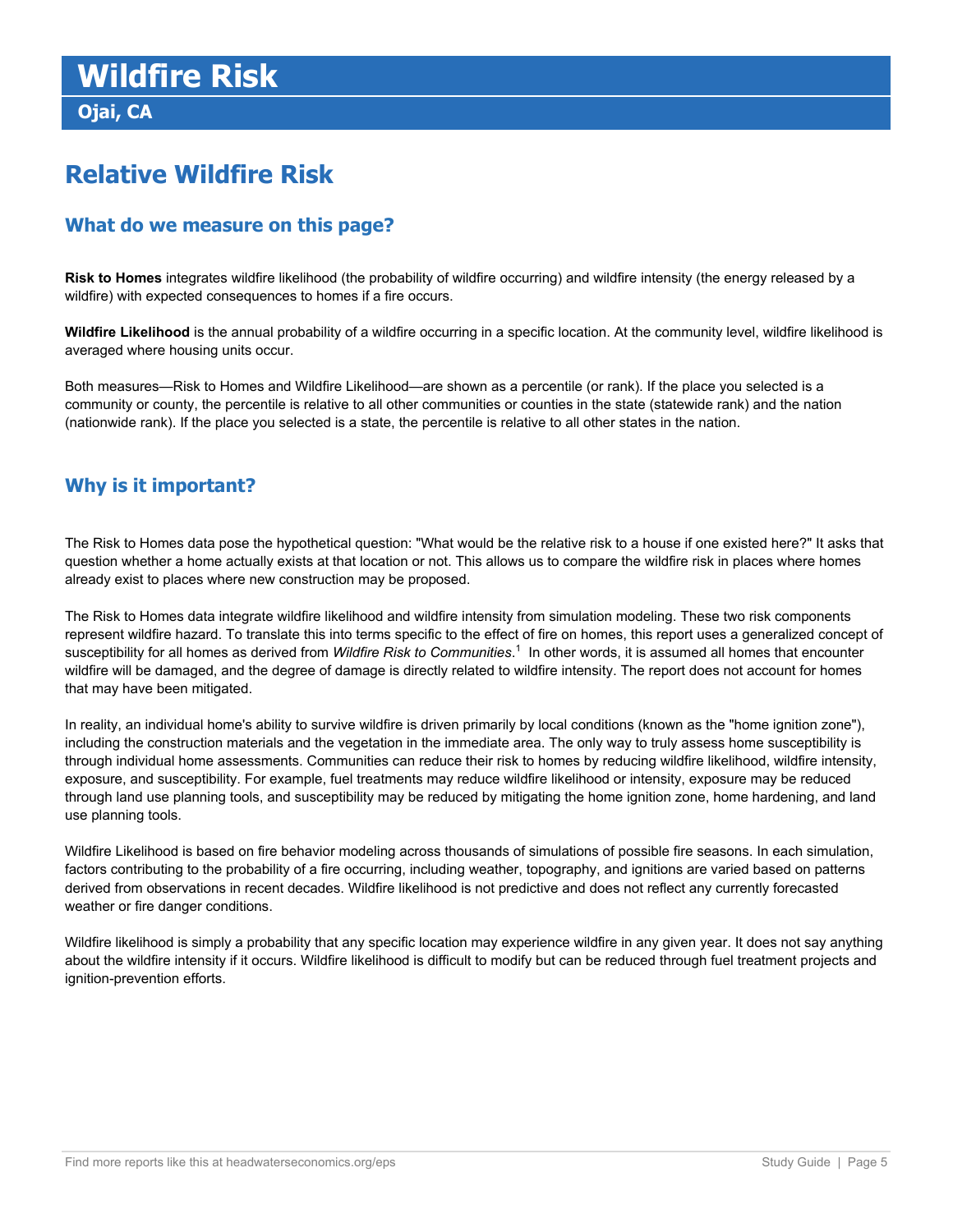**Ojai, CA**

## **Wildfire Exposure**

|                          | Ojai, CA | United States |
|--------------------------|----------|---------------|
| <b>Percent of Total</b>  |          |               |
| Homes directly exposed   | 44.0%    | 33.0%         |
| Homes indirectly exposed | 56.0%    | 30.0%         |
| Homes not exposed        | $0.0\%$  | 37.0%         |



- **•** 44% of homes in Ojai, CA are exposed to wildfire from direct sources, such as adjacent flammable vegetation.
- **•** 56% of homes in Ojai, CA are exposed to wildfire from indirect sources, such as embers or home-to-home ignition.



Homes directly exposed Homes indirectly exposed ■ Homes not exposed

Data Sources: USDA Forest Service, Wildfire Risk to Communities. 2020. Washington, D.C., wildfirerisk.org.

Find more reports like this at [headwaterseconomics.org/eps](https://headwaterseconomics.org/tools/economic-profile-system/about/) **Data and Graphics | Page 6** Data and Graphics | Page 6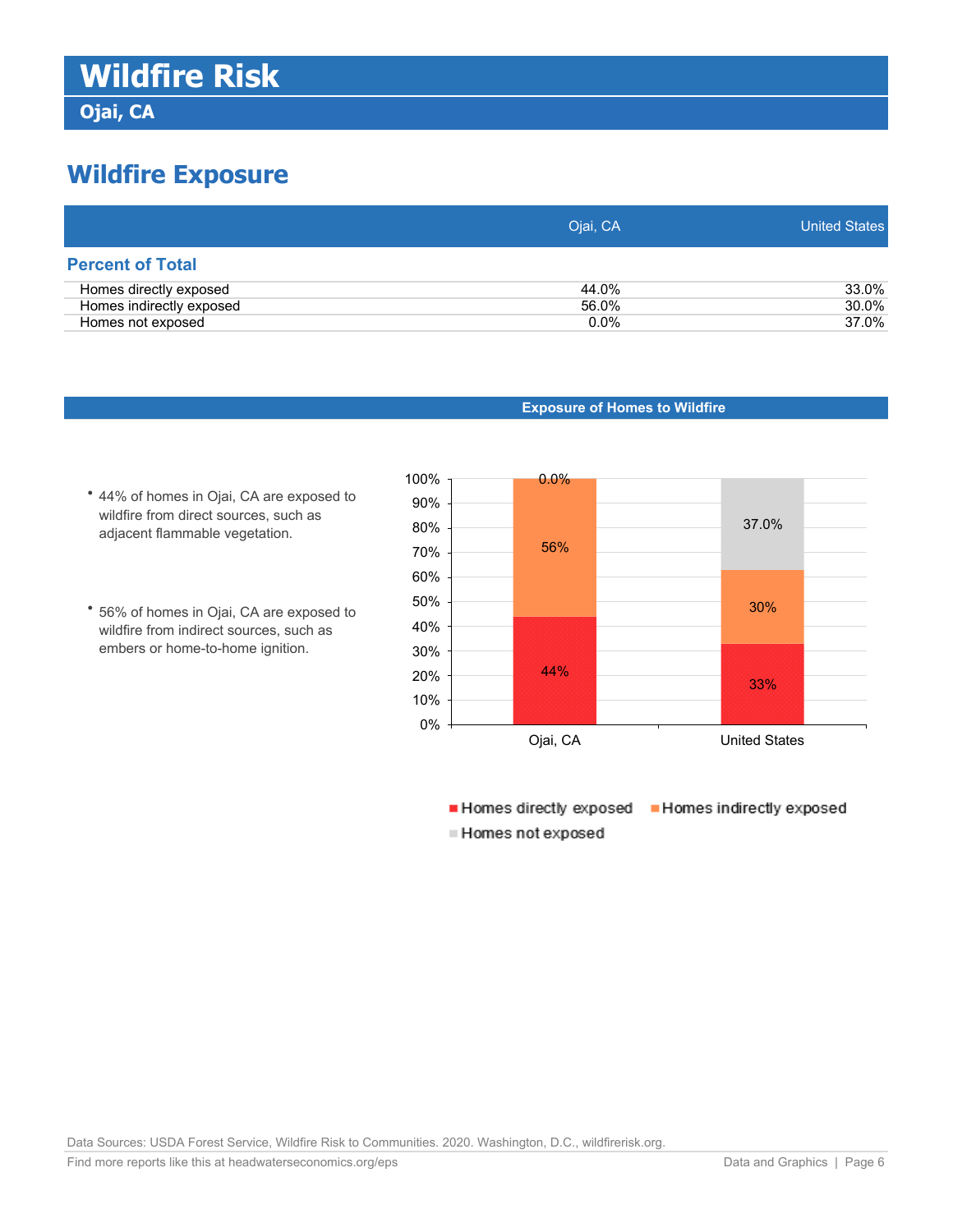**Ojai, CA**

### **Wildfire Exposure**

### **What do we measure on this page?**

**Wildfire Exposure** is the spatial coincidence of wildfire likelihood (the probability of wildfire occurring) and wildfire intensity (the energy released by a wildfire) with communities.

### **Why is it important?**

Any part of a community that is located where wildfire likelihood is greater than zero is exposed to wildfire. For example, a home in a flammable forest is exposed to wildfire. Locations within a community can be directly exposed to wildfire from adjacent wildland vegetation, or indirectly exposed to wildfire from embers (firebrands) and home-to-home ignition. Locations within a community that are not exposed are not likely to be subjected to wildfire from either direct or indirect sources.

Communities can reduce their exposure to wildfire with actions such as modifying the home ignition zone and using land use planning tools.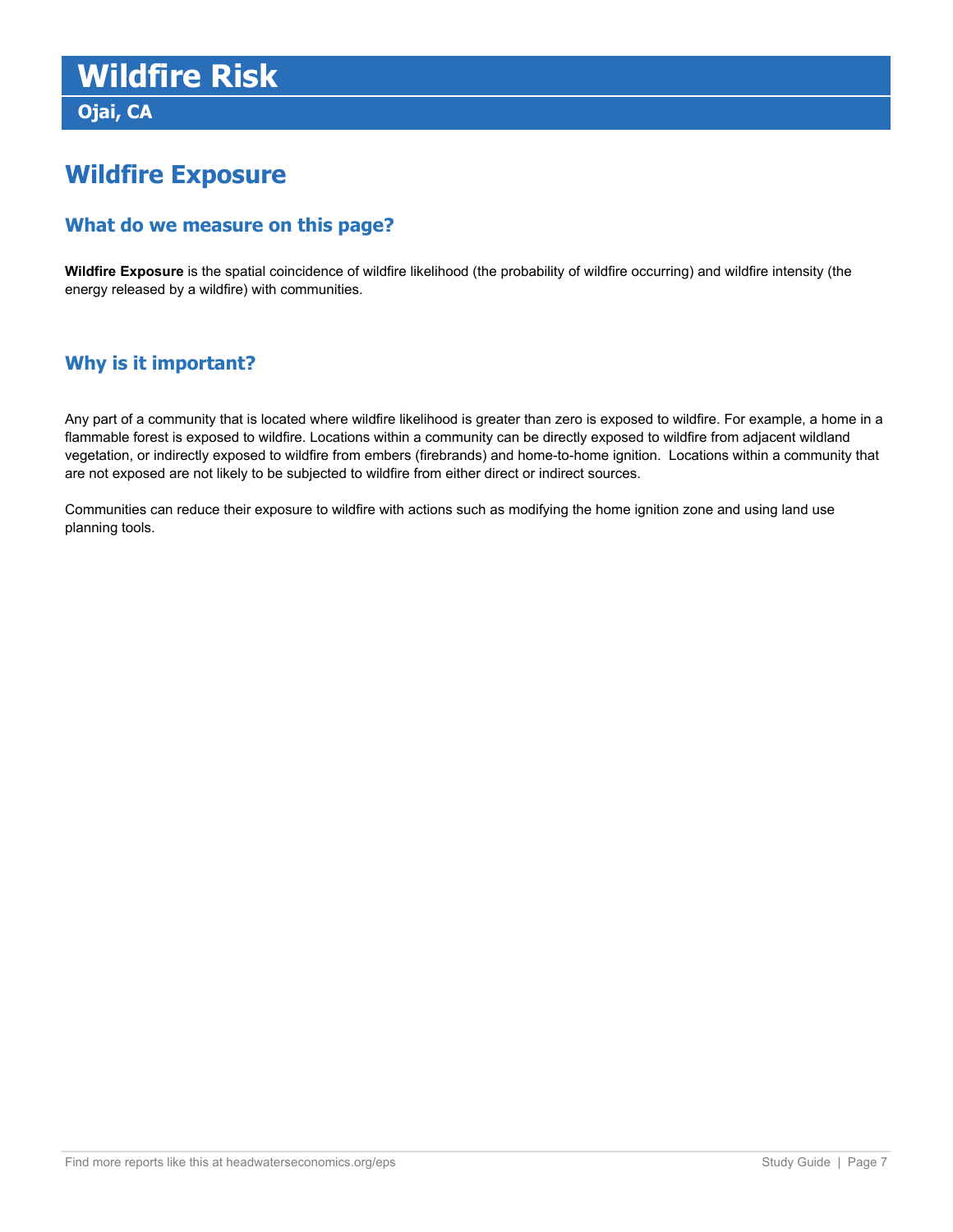**Ojai, CA**

## **Population Change**

|                                      | Ojai, CA | <b>United States</b> |
|--------------------------------------|----------|----------------------|
| Population (2019*)                   | 7.534    | 324.697.795          |
| Population (2010*)                   | 7.525    | 303.965.272          |
| Population Change (2010*-2019*)      |          | 20,732,523           |
| Population Pct. Change (2010*-2019*) | $"0.1\%$ | 6.8%                 |

**High Reliability**: Data with coefficients of variation (CVs) < 12% are in black to indicate that the sampling error is relatively small. **Medium Reliability**: Data with CVs between 12 & 40% are in orange to indicate that the values should be interpreted with caution. **Low Reliability**: Data with CVs > 40% are displayed in red to indicate that the estimate is considered very unreliable.

- From 2010\* to 2019\*, Ojai, CA had the smallest estimated absolute change in population (9).
- From 2010\* to 2019\*, United States had the largest estimated relative change in population (6.8%), and Ojai, CA had the smallest (0.1%).

#### **Percent Change in Population, 2010\*-2019\***



\* ACS 5-year estimates used. 2019 represents average characteristics from 2015-2019; 2010 represents 2006-2010.

Data Sources: U.S. Department of Commerce. 2020. Census Bureau, American Community Survey Office, Washington, D.C.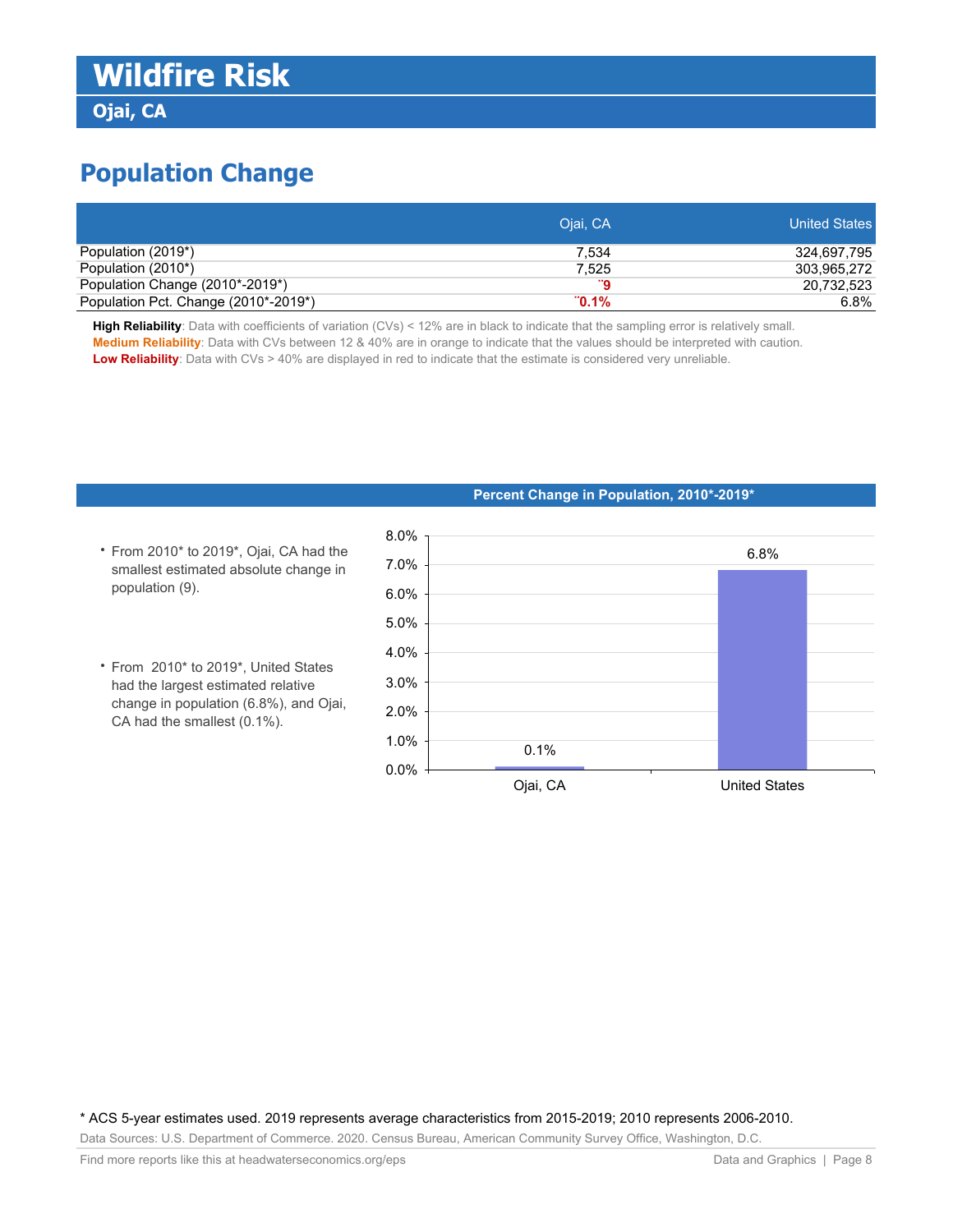**Ojai, CA**

## **Population Change**

### **What do we measure on this page?**

This page describes the total population and change in total population.<sup>2, 3</sup>

Data in this report comes from the U.S. Census Bureau's American Community Survey (ACS).<sup>4</sup> The ACS is conducted nationwide every year by the U.S. Census Bureau to collect demographic, social, economic, and housing information. For more information about ACS data and accuracy, see the Data Sources & Methods section at the end of this report.

### **Why is it important?**

Population growth is generally an indication of a healthy economy. No growth or long-term decline generally occur when an area is struggling. However, as population grows, more and more people are building homes on fire-prone lands.

Since 2010, 34% of single-family homes are located in the wildland-urban interface (WUI). The WUI is the fastest-growing type of land use in the conterminous United States, increasing by 145% from 1990 to 2015. Today nearly half of the U.S. population lives in the WUI. $5$ 

Another consequence of population growth is the possibility of more fire ignitions. Almost all wildfires (97%) in the WUI are caused by people. Human-caused wildfires are responsible for 92% of the wildfires that threaten structures, which is 30 times more than lightning-caused wildfires.<sup>6</sup>

CHANGES IN BOUNDARIES: Data describing change over time can be misleading when geographic boundaries have changed. The Census provides documentation about changes in boundaries at this site: www.census.gov/geo/reference/boundary-changes.html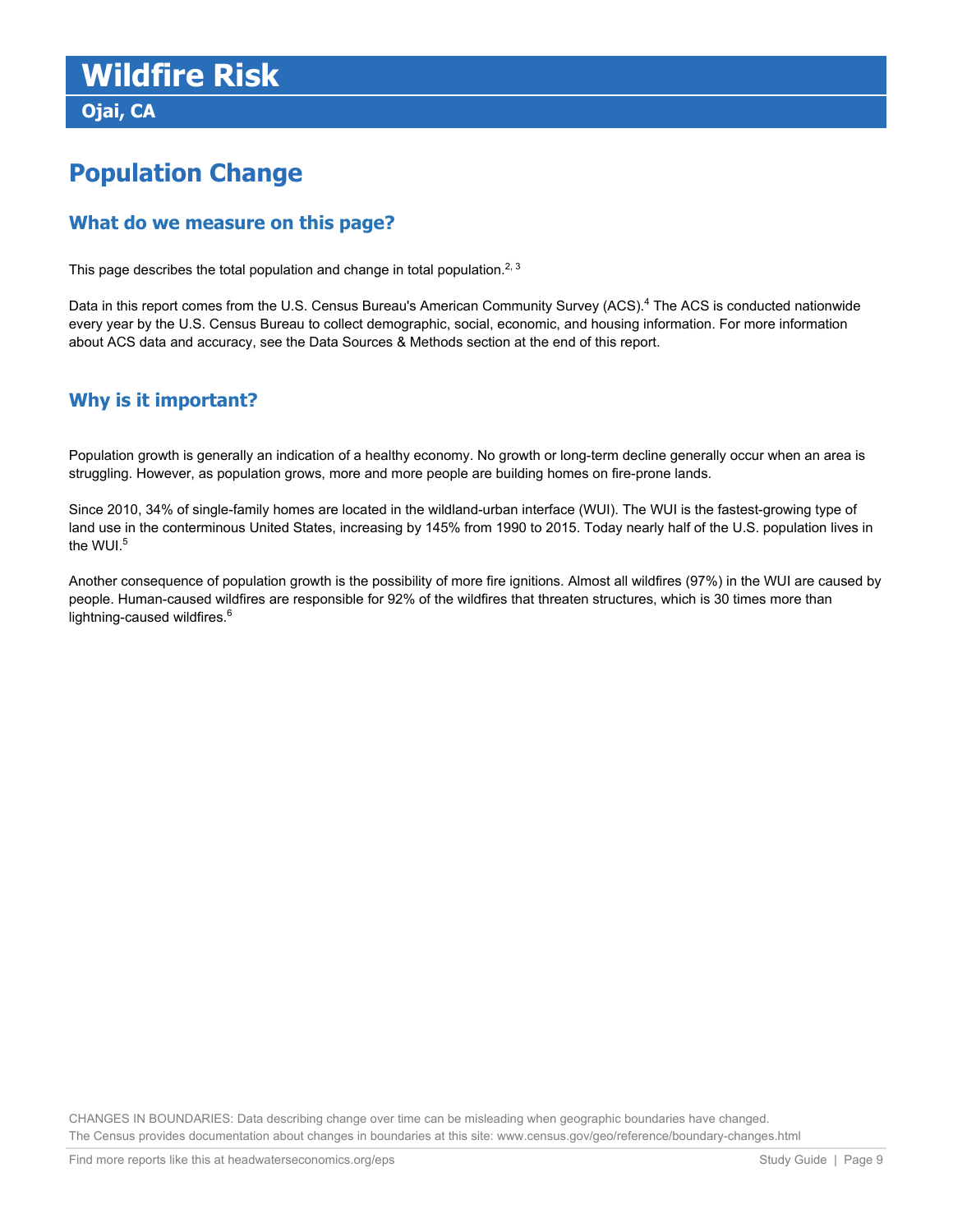## **Potentially Vulnerable Populations**

| Populations, 2019*            | Ojai, CA | <b>United States</b> |
|-------------------------------|----------|----------------------|
| Families in poverty           | "28      | 7,541,196            |
| Households with no car        | 278      | 10,395,713           |
| People over 65                | 2,105    | 50,783,796           |
| People with disabilities      | 1,196    | 40,335,099           |
| People with language barriers | "163"    | 13,193,113           |
| <b>Percent of Total*</b>      |          |                      |
| Families in poverty           | $"2.0\%$ | 10.0%                |
| Households with no car        | $"0.0\%$ | $9.0\%$              |
| People over 65                | 28.0%    | 16.0%                |
| People with disabilities      | 16.0%    | 13.0%                |
| People with language barriers | $2.0\%$  | $4.0\%$              |

\* Each measure on this page comes from a different subset of the overall population. For example, "poverty status" is not determined for all families. "Households with no car" is determined only for occupied households. "People with disabilities" includes only those people in civilian, noninstitutionalized settings. "Language barriers" is determined only for people five years or older.

**High Reliability**: Data with coefficients of variation (CVs) < 12% are in black to indicate that the sampling error is relatively small. **Medium Reliability**: Data with CVs between 12 & 40% are in orange to indicate that the values should be interpreted with caution. **Low Reliability**: Data with CVs > 40% are displayed in red to indicate that the estimate is considered very unreliable.

#### **Families in Poverty, 2019\***



#### **Households with No Car, 2019\***



#### \* ACS 5-year estimates used. 2019 represents average characteristics from 2015-2019; 2010 represents 2006-2010.

CITATION: U.S. Department of Commerce. 2020. Census Bureau, American Community Survey Office, Washington, D.C., reported by Headwaters Economics' Populations at Risk, headwaterseconomics.org/par.

**•** From 2010\* to 2019\*, United States had the largest share of families in

poverty (10%).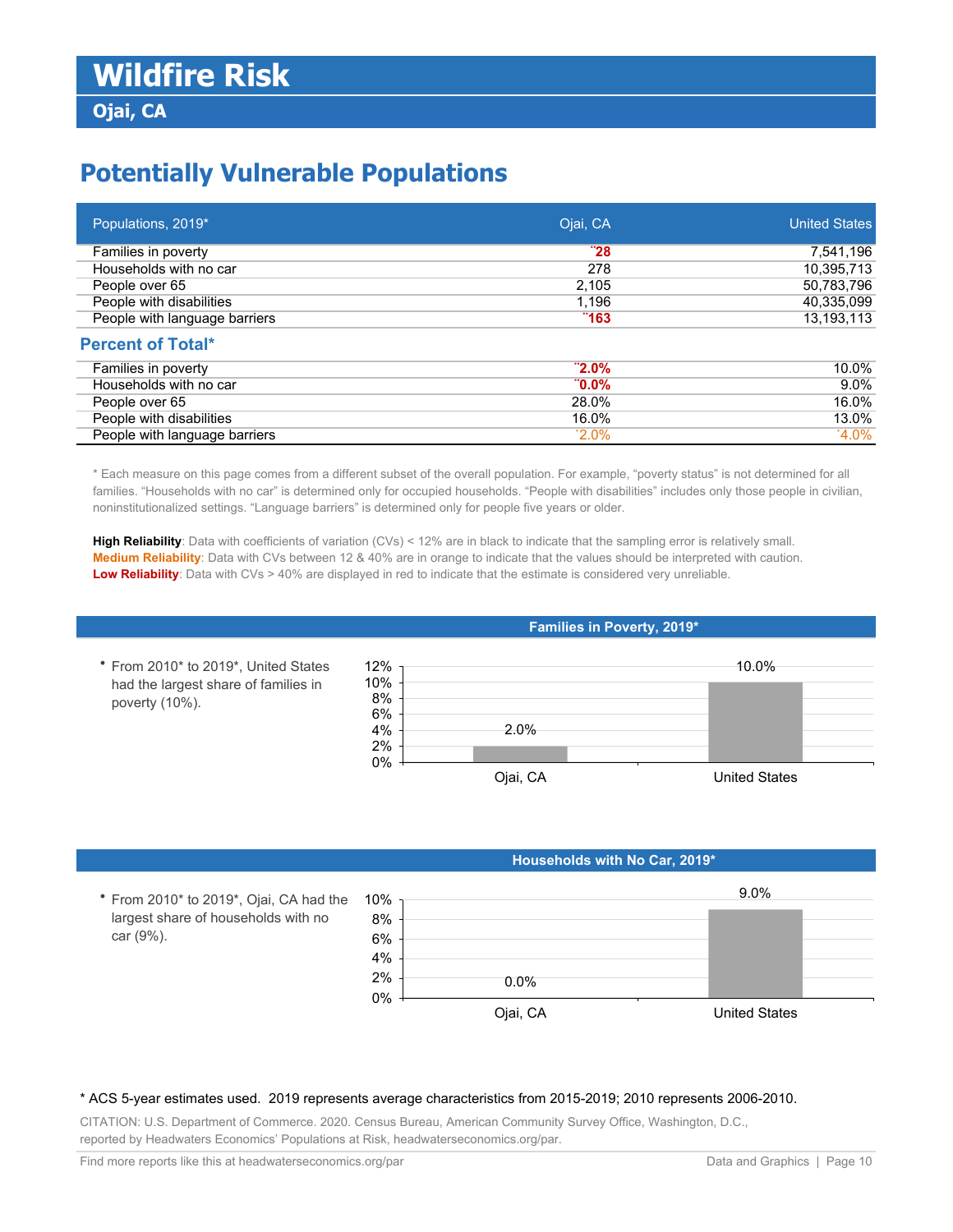**Ojai, CA**

## **Potentially Vulnerable Populations**

### **What do we measure on this page?**

This page describes household types that are associated with increased hardship.o

Data in this report come from the U.S. Census Bureau's American Community Survey (ACS).<sup>7</sup> For more information about ACS, see the Data Sources & Methods section.

### **Why is it important?**

People's susceptibility to wildfire is based on their ability to prepare for, respond to, and recover from a wildfire.<sup>8</sup> Vulnerable populations are more likely to be disproportionately affected by wildfire disasters because they lack resources, experience cultural and institutional barriers, have limited mobility, and/or have compromised physical health.

Low income is one of the strongest predictors for compromised health and ability to recover from disruptions. $^9$  Wildfires disproportionately affect the poor because of factors such as inadequate housing, social exclusion, diminished ability to evacuate or relocate, and more acute emotional stress. People with low incomes are also more likely to be overlooked during emergency response following disasters<sup>10</sup> and are less likely to have adequate property insurance, so they bear a greater burden from property damage following wildfires.<sup>11</sup> Due to a lack of financial resources and time, impoverished families may be less likely to take proactive measures to mitigate wildfire hazard in advance of an event.<sup>10</sup>

Older populations are more likely to have pre-existing medical conditions or compromised mobility, which can reduce their ability to respond to wildfire. Older adults are more susceptible to air pollution and particulates associated with wildfire smoke.<sup>12</sup>

During emergencies, people who do not have a car are less likely to evacuate or have access to emergency response centers.<sup>13</sup> Access to a car is also linked with higher wages and more financial stability.<sup>14</sup>

Populations with disabilities are subject to health complications that make wildfire more consequential because disasters often result in limited access to medical care.<sup>12</sup> Compromised mobility and medical conditions can reduce the ability to respond to natural disasters.

Language and cultural barriers can make it more difficult to follow directions or interact with agencies before, during, or after a wildfire disaster.<sup>13</sup>

CHANGES IN BOUNDARIES: Data describing change over time can be misleading when geographic boundaries have changed. The Census provides documentation about changes in boundaries at this site: www.census.gov/geo/reference/boundary-changes.html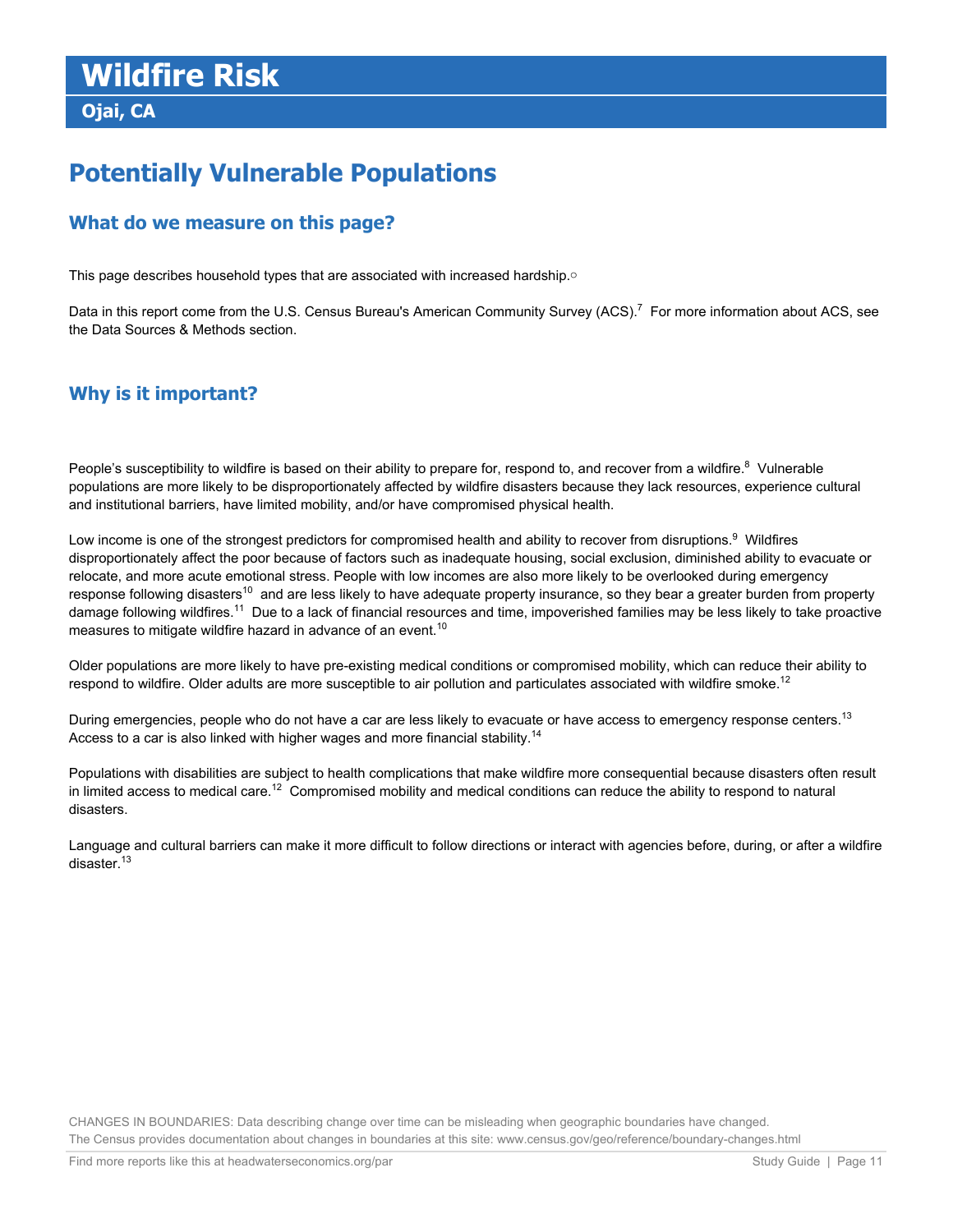### **Ojai, CA**

## **Housing Characteristics**

|                                    | Ojai, CA | <b>United States</b> |
|------------------------------------|----------|----------------------|
| Total Housing Units, 2019*         | 3,582    | 137,428,986          |
| Occupied                           | 3,086    | 120,756,048          |
| Vacant                             | 1496     | 16,672,938           |
| For rent                           | "16"     | 2,793,023            |
| Rented, not occupied               | 0"       | 604,804              |
| For sale only                      | "56"     | 1,257,737            |
| Sold, not occupied                 | "57      | 654,889              |
| Seasonal, recreational, occasional | 185      | 5,440,455            |
| For migrant workers                | "51      | 37,983               |
| Other vacant                       | "131"    | 5,884,047            |
| <b>Year Built</b>                  |          |                      |
| Built 2010 or later                | <b>6</b> | 7,089,880            |
| Built 2000 to 2009                 | 127      | 19,186,932           |
| Built 1990 to 1999                 | 128      | 19,072,607           |
| Built 1980 to 1989                 | 375      | 18,455,307           |
| Built 1970 to 1979                 | 656      | 20,877,555           |
| Built 1940 to 1969                 | 1,913    | 35,417,575           |
| Median year structure built^       | 1962     | 1978                 |

### **Percent of Total**

| Occupancy                          |          |         |
|------------------------------------|----------|---------|
| Occupied                           | 86.2%    | 87.9%   |
| Vacant                             | $13.8\%$ | 12.1%   |
| For rent                           | $0.4\%$  | 2.0%    |
| Rented, not occupied               | $"0.0\%$ | 0.4%    |
| For sale only                      | $-1.6\%$ | $0.9\%$ |
| Sold, not occupied                 | $-1.6\%$ | 0.5%    |
| Seasonal, recreational, occasional | $15.2\%$ | 4.0%    |
| For migrant workers                | $-1.4\%$ | $0.0\%$ |
| Other vacant                       | $"3.7\%$ | 4.3%    |
| <b>Year Built</b>                  |          |         |
| Built 2010 or later                | $"0.2\%$ | 5.2%    |
| Built 2000 to 2009                 | $3.5\%$  | 14.0%   |
| Built 1990 to 1999                 | $3.6\%$  | 13.9%   |
| Built 1980 to 1989                 | $10.5\%$ | 13.4%   |
| Built 1970 to 1979                 | 18.3%    | 15.2%   |
| Built 1940 to 1969                 | 53.4%    | 25.8%   |

**High Reliability**: Data with coefficients of variation (CVs) < 12% are in black to indicate that the sampling error is relatively small. **Medium Reliability**: Data with CVs between 12 & 40% are in orange to indicate that the values should be interpreted with caution. **Low Reliability**: Data with CVs > 40% are displayed in red to indicate that the estimate is considered very unreliable.

|                                                                                                     | Median year structure built, 2019* |                      |
|-----------------------------------------------------------------------------------------------------|------------------------------------|----------------------|
|                                                                                                     | 1962                               | 1978                 |
| • The median year of structures is<br>newer (1978) in Ojai, CA and older<br>(1962) in United States |                                    |                      |
|                                                                                                     | Ojai, CA                           | <b>United States</b> |

#### \* ACS 5-year estimates used. 2019 represents average characteristics from 2015-2019.

Data Sources: U.S. Department of Commerce. 2020. Census Bureau, American Community Survey Office, Washington, D.C.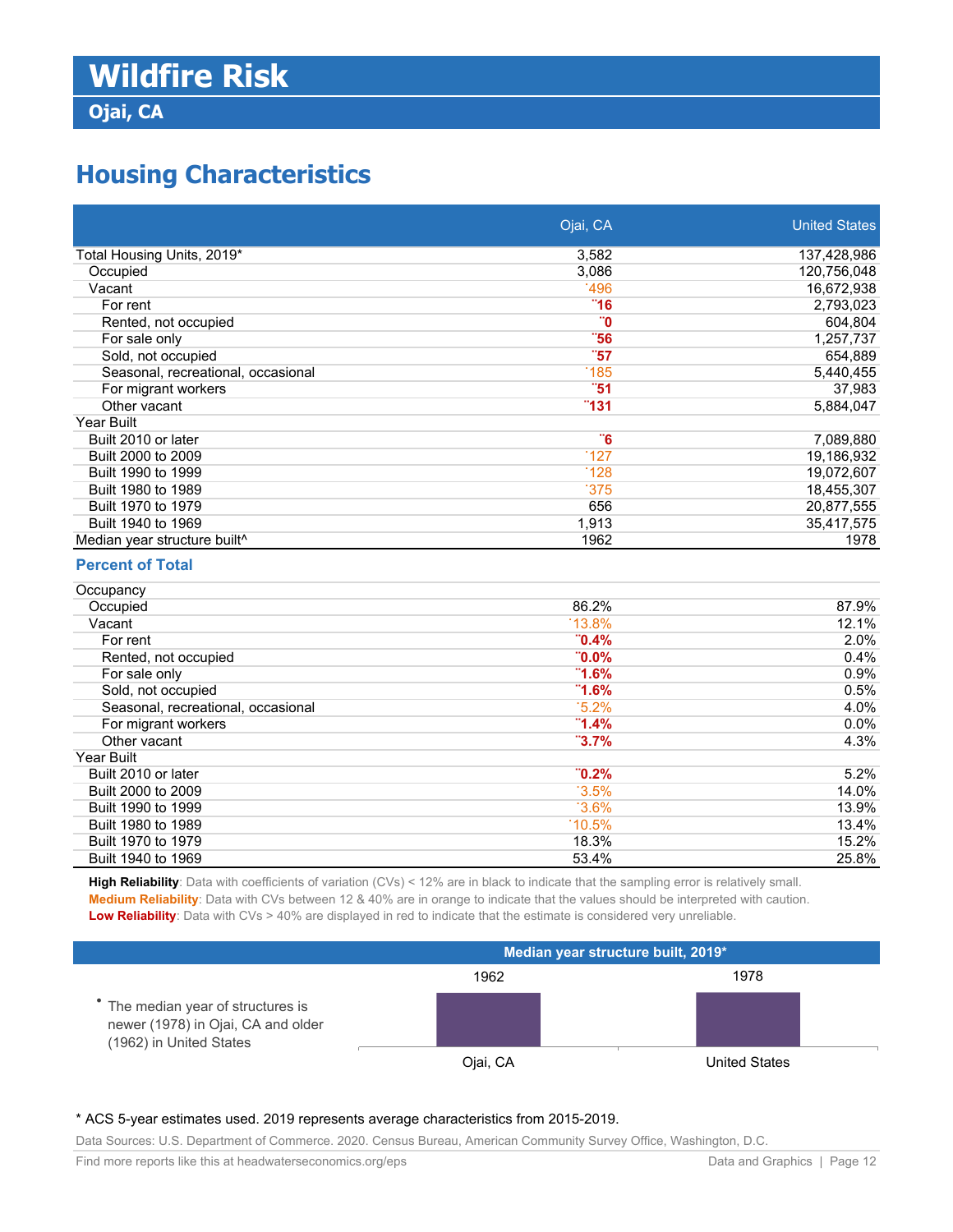**Ojai, CA**

## **Housing Characteristics**

### **What do we measure on this page?**

This page describes whether housing is occupied or vacant, for rent or seasonally occupied, and the year built.

**Rent**: The number of homes for rent was defined as occupied housing units that were for rent, vacant housing units that were for rent, and vacant units rented but not occupied at the time of interview.

**Seasonal, Recreational, or Occasional Use**: Refers to vacant units used or intended for use only in certain seasons or for weekends or other occasional use throughout the year.

**For Migrant Workers**: Refers to housing units intended for occupancy by migratory workers employed in farm work during the crop season.

### **Why is it important?**

Efforts to reduce wildfire risk to homes center around the home ignition zone, an area 100-200 feet from the foundation. It includes vegetation, the home itself, and other structures or attachments like decks, furniture, fences, and outbuildings.

A majority of homes lost to wildfire are first ignited by embers. By reducing the susceptibility of the area immediately around the home and the home itself—the home ignition zone—the chances of a home surviving an ember storm or small spot-fire are greatly increased.

Housing characteristics are relevant to reducing the risk from wildfires in several ways. The year the home was built may convey information about the housing stock that was built before and after the passage of land use planning regulations to reduce exposure to homes (for example, a building code requiring the use of wildfire-resistant building materials). It may also be possible that newer homes incorporate improved building standards and materials that reduce susceptibility to wildfires.

The prevalence of rental properties, seasonal homes and recreational homes, vacant homes, and homes used for migrant workers may complicate landowner education efforts that are aimed at reducing risk in the home ignition zone. The presence of many non-owner-occupied homes may also make it difficult for community leaders to reach homeowners whose support is needed for the passage of land use planning tools, such as landscape ordinances or building codes, that reduce the risk from wildfires.

CHANGES IN BOUNDARIES: Data describing change over time can be misleading when geographic boundaries have changed. The Census provides documentation about changes in boundaries at this site: www.census.gov/geo/reference/boundary-changes.html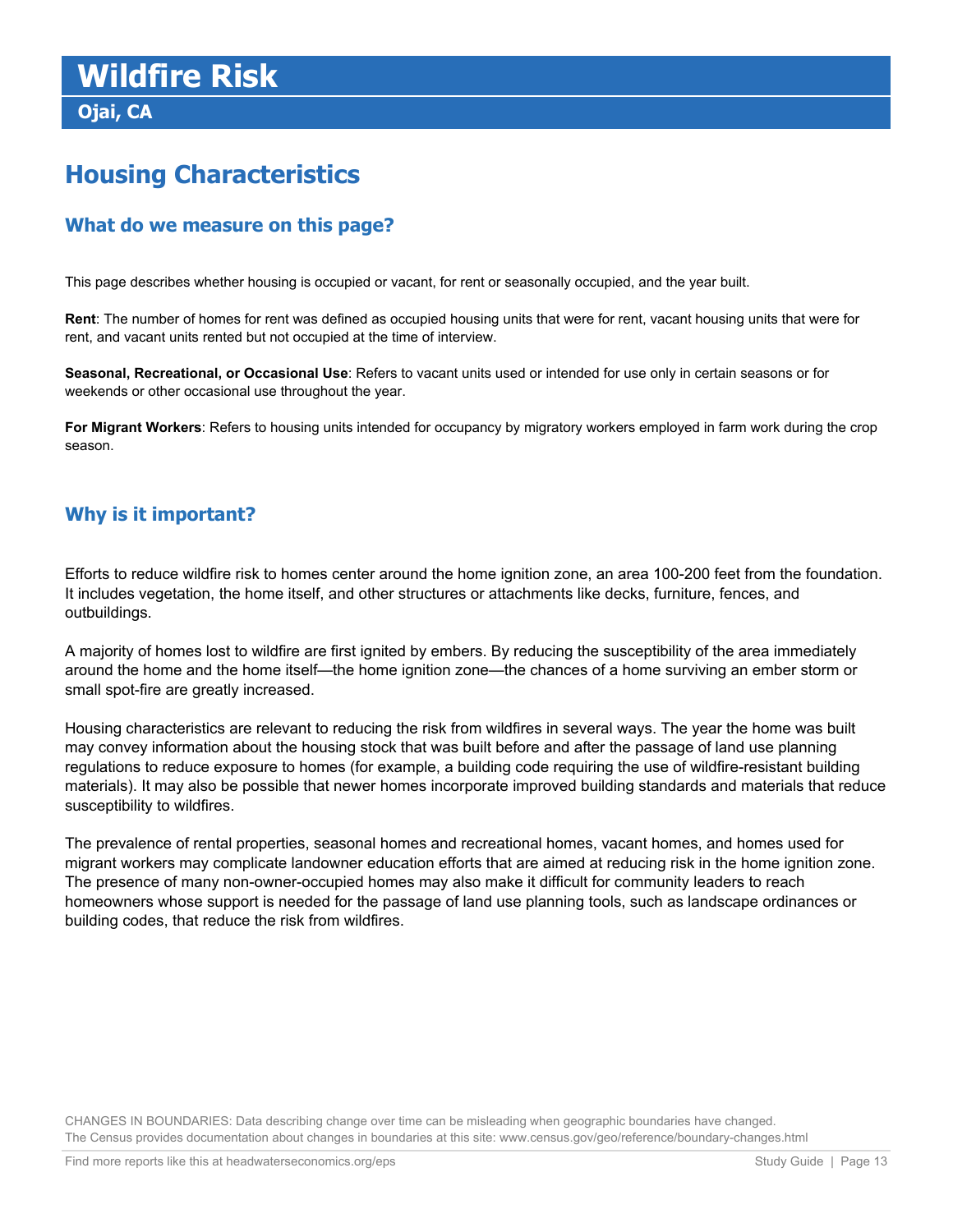## **Data Sources & Methods**

This report uses statistics from public government sources and from the Wildfire Risk to Communities website. All data used can be verified with the original sources:

Wildfire Risk to Communities. 2020.

Scott JH, Gilbertson-Day JW, Moran C, Dillon GK, Short KC, Vogler KC. 2020. Wildfire Risk to Communities: Spatial datasets of landscape-wide wildfire risk components for the United States. Fort Collins, CO: Forest Service Research Data Archive. Updated 25 November 2020. https://doi.org/10.2737/RDS-2020-0016 and https://wildfirerisk.org

U.S. Geological Survey, Gap Analysis Program. 2012. Protected Areas Database of the United States (PADUS) version 1.3 https://www.usgs.gov/core-science-systems/science-analytics-and-synthesis/gap/science/protected-areas

U.S. Department of Commerce. 2019.

Census Bureau, American Community Survey Office, Washington, D.C. https://www.census.gov/programs-surveys/acs